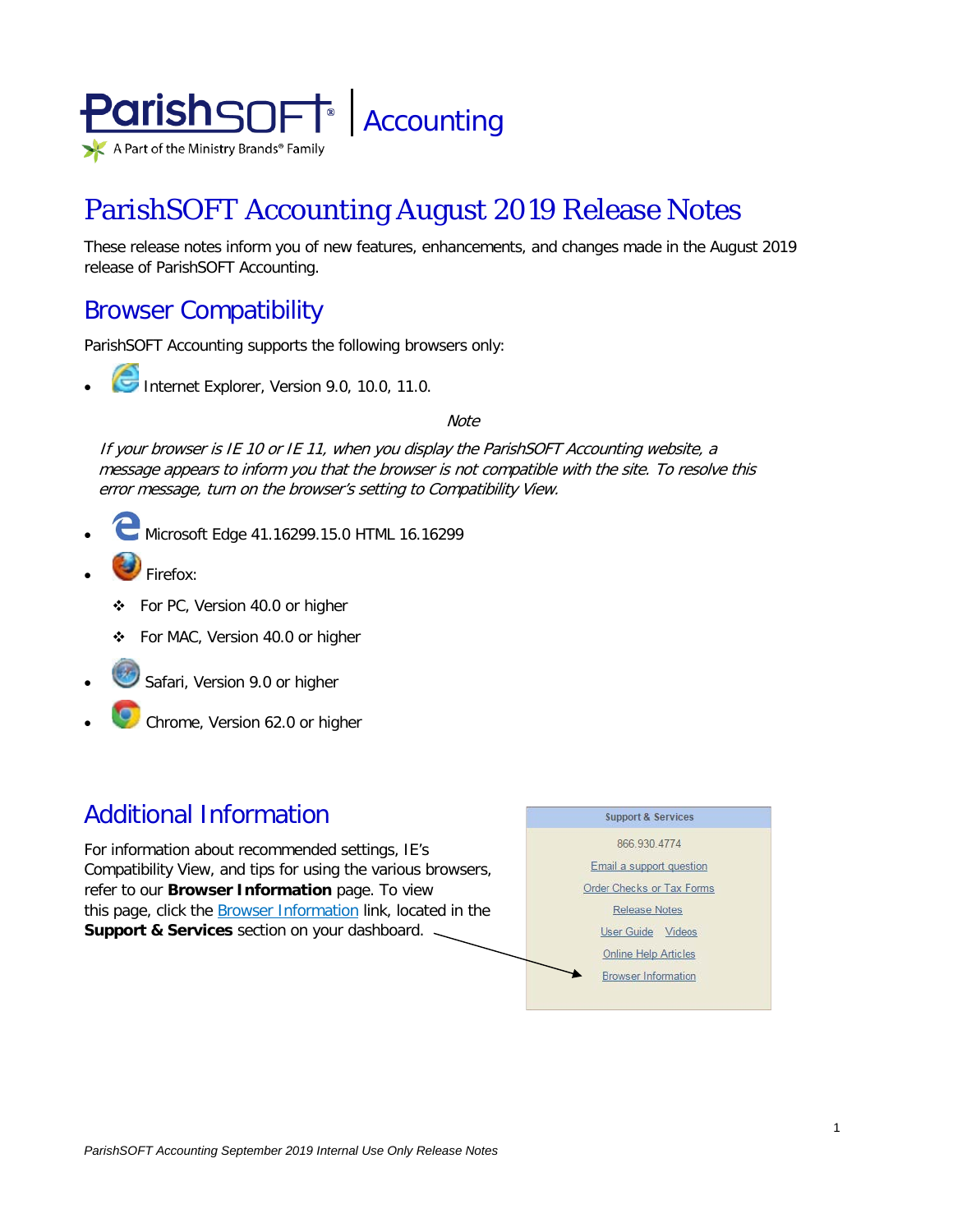## What's New

### **Dashboard**

### Destination URL of the Checks/Forms Link Changed

In this release, we changed the destination URL of the [Checks/Forms](http://parishsoftforms.com/) and [Order Checks or Tax Forms](http://parishsoftforms.com/) links appearing on the Dashboard and throughout ParishSOFT Accounting.

You can now locate checks and tax forms at this web address: [http://parishsoftforms.com.](http://parishsoftforms.com/) If you bookmarked the old URL for checks and forms, follow your browser's instructions to edit your bookmark to link to the new web address.

### Ledger and Payables



### Vendor Distributions Can Now Be Applied to Line Items in Credit Card Transactions

During the process of recording a credit card transaction, users can now apply a vendor's distribution amounts—if they are set up—to line items in the transaction. After a vendor is selected or a new vendor is saved, the following message is displayed to inform you that distribution amounts are set up for the vendor:

| This vendor has distributions setup, do you want to apply the distribution amounts? |        |
|-------------------------------------------------------------------------------------|--------|
| OK                                                                                  | Cancel |

Click to apply the selected vendor's distribution amounts.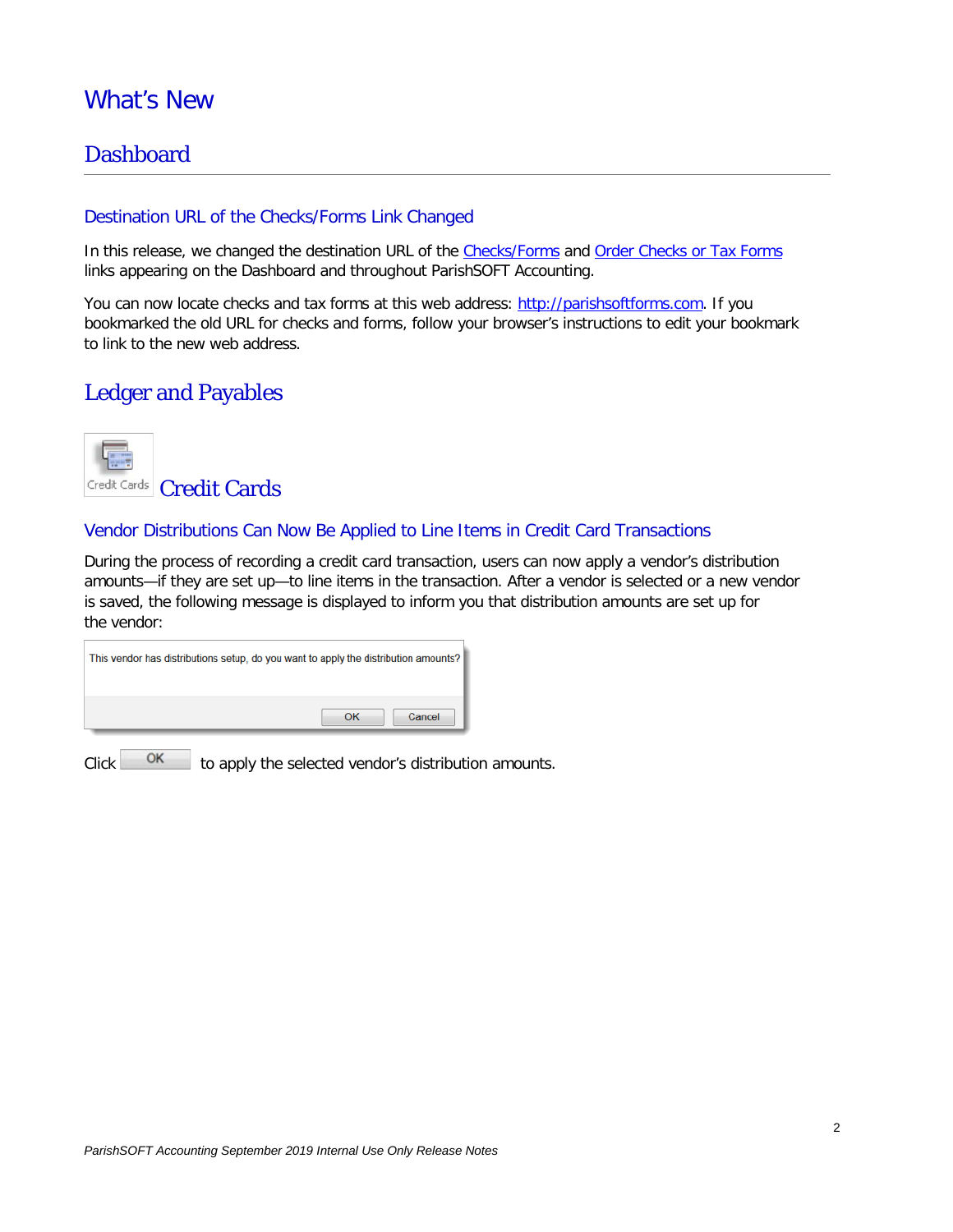

### Date Format and Default Date Modified on the Statement of Financial Position Report

Previously, the Statement of Financial Position report displayed the date of the report in **mm/yyyy** format (for example, August 2019). To conform to accounting standards, we changed the format of the report date to **dd/mm/yyyy** (for example, August 31, 2019).

Additionally, the date of the report defaults to last day of the month selected in the report setup. For example, if January is selected, the report date is January 31, 2019. If September is selected, the report date is September 30, 2019.

As shown in the illustration below, the report date appears in the header under the name of the report:

St Luke Cash

**Statement of Financial Position** September 30, 2018

### Date Format and Default Dated Modified on the Statement of Activities Report

Previously, the Statement of Activities report displayed the date of the report in **mm/yyyy** format (for example, August 2019). To conform to accounting standards, we changed the format of the report date to **dd/mm/yyyy** (for example, August 31, 2019).

Additionally, the date of the report defaults to the last day of the month selected in the report setup. As shown in the illustration below, the report date appears in the header under the name of the report:

St Luke Cash

Statement of Activities September 30, 2018

### GAAP-Compliant Statement of Activities Updated to Show YTD Change in Net Assets

Per customer request, we updated the GAA-Compliant Statement of Activities report so that it now shows an organization's year-to-date change in net assets. You can find this calculation at the end of the report (see the highlighted row in the illustration below). Note that the value reported for **Net Assets (YTD Change)** is factored into the **Total Net Assets** calculation.

| <b>Expense Totals:</b>          | 680.82       | 0.00    | 680.82       |
|---------------------------------|--------------|---------|--------------|
| Income - Expense:               | (601.72)     | (79.10) | (680.82)     |
| Net Assets (Beginning of Year): | 1.528.056.33 | 0.00    | 1.528.056.33 |
| Net Assets (YTD Change):        | 0.00         | 0.00    | 0.00         |
| <b>Total Net Assets:</b>        | 1.527.454.61 | (79.10) | 1.527.375.51 |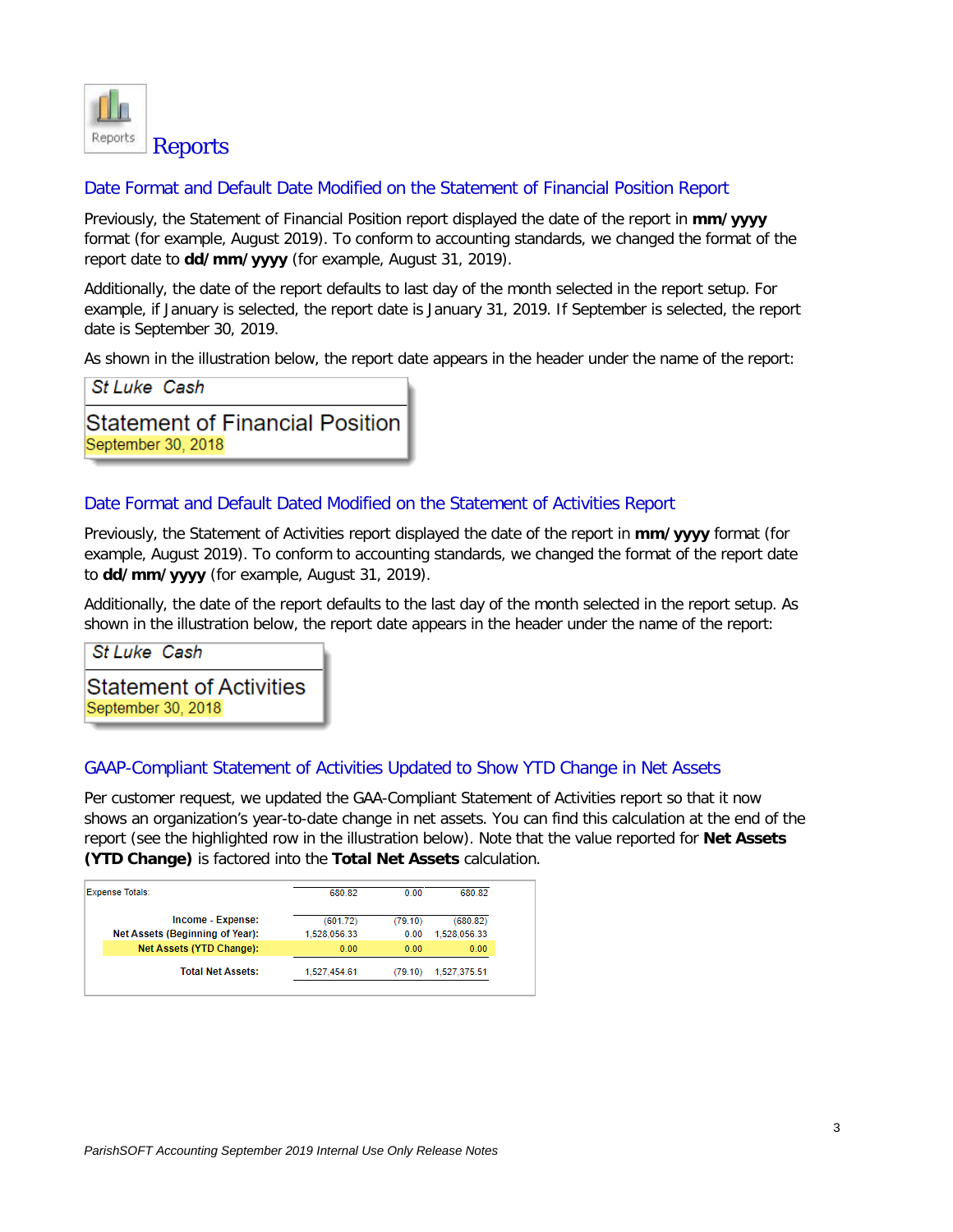## Payroll



### Added Ability to Print Employer's Address and Phone Number on Paycheck Stub

In the setup for check layout, we added a new option (see illustration below) that enables organizations to print the employer's address and phone number on each employee's paycheck stub:

Note

The addition of this option enables Minnesota organizations to comply with the state law requiring employee paycheck stubs to show the employer's address and phone number.

| <b>Additional Employer Info on Stub</b> |                      |                                   |  |
|-----------------------------------------|----------------------|-----------------------------------|--|
| Print Employer Address and Phone Number | No ₹<br>No.          |                                   |  |
|                                         | Yes                  |                                   |  |
|                                         | <b>Save Settings</b> | <b>Print Test Check</b><br>Cancel |  |

By default, the option to print is set to **No**. To print the employer's address and phone number on the check stub, select **Yes**.



### Employer's Phone Number Added to ACH Receipt

For employees receiving their wages through direct deposit, the ACH receipt now shows the employer's phone number. With the addition of the phone number, the ACH receipt now complies with the Minnesota state law requiring the employer's address and phone number to appear on wage statements.



### Employer's Address and Phone Number Added to Paycheck Stub Report

The **Paycheck Stub** report now contains the employer's address and phone number. As shown below, this information is printed at the top of the report under the employer's name:

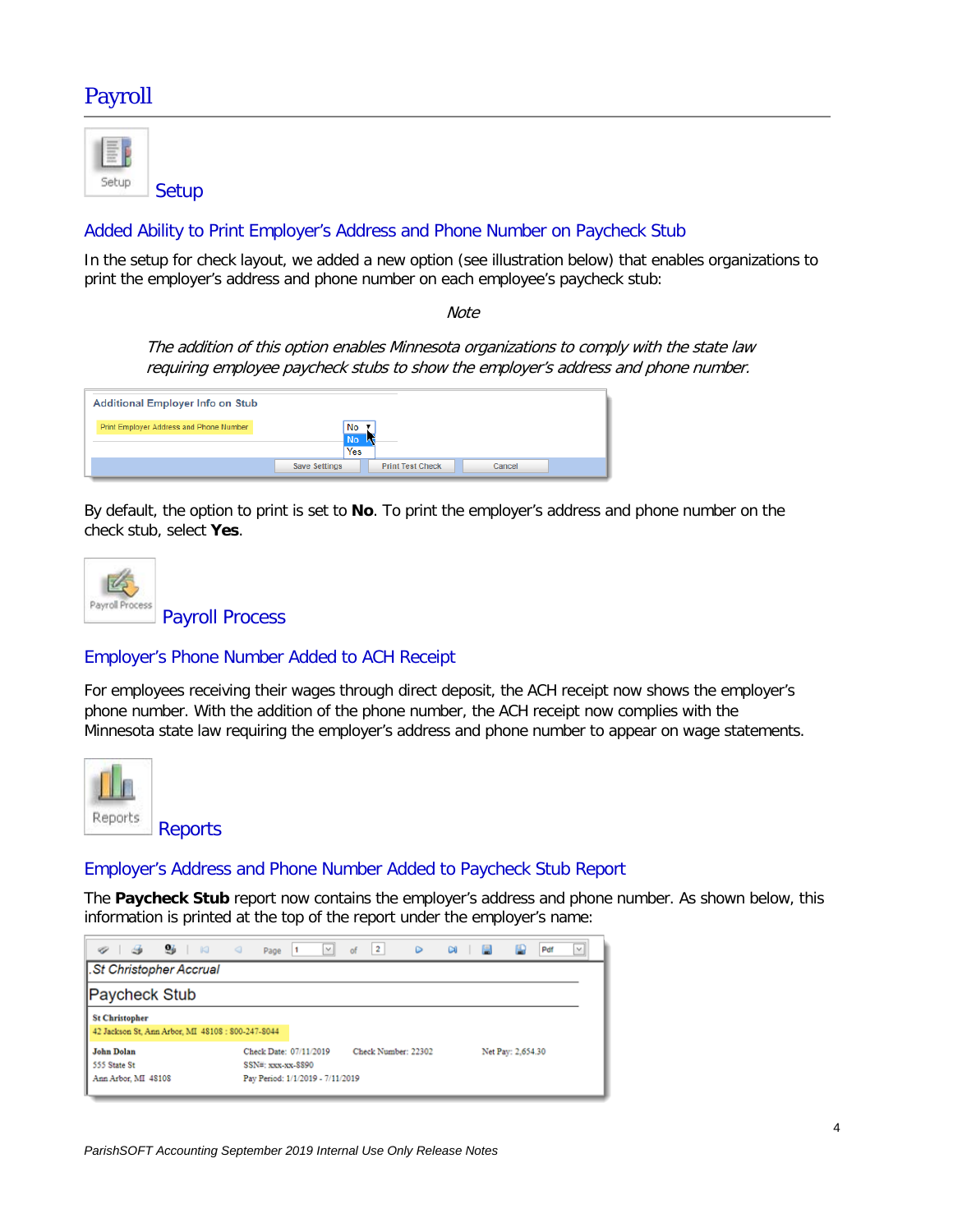### Resolved Issues

### **Dashboard**

Fixed: Dashboard Not Updating Change Accounts Payable Account Type

Previously after the user changed an Accounts Payable account to a non-Accounts Payable type (for example, to a Dedicated account), the system did not update **Dashboard** with the change. This issue was fixed. The **Dashboard** now correctly reflects the account type change.

### Consolidation Manager

#### Fixed: Audit Log Entry Sometimes Shows Incorrect Organization ID

Previously when a Consolidation user logged in to the diocese and then switched to individual organizations, any action or activity performed within those organizations was sometimes incorrectly recorded as a diocesan event (in other words, stamped with the Diocesan ID instead of the Organization ID). This issue was corrected. Under the aforementioned circumstances, audit log entries now show the correct Organization ID.

### Ledger & Payables

**Accounts** 

### Fixed: System Allows Users to Save Accounts Without an Account Type Specified

When saving an account, you must now specify a value in the **Account Type** field. If this field is empty or contains an incorrect account type, the system will no longer let you save the account. This change was made to enable the system to report correct balances, which it previously could not if the account type was missing or incorrectly specified.



### Fixed: System Randomly Adds a Decimal Point to Value Entered into Amount Field

Previously during bill data entry on the **Bill Information** page, the system sometimes changed the value the user entered into the **Amount** field by randomly inserting a decimal point. This issue was fixed.